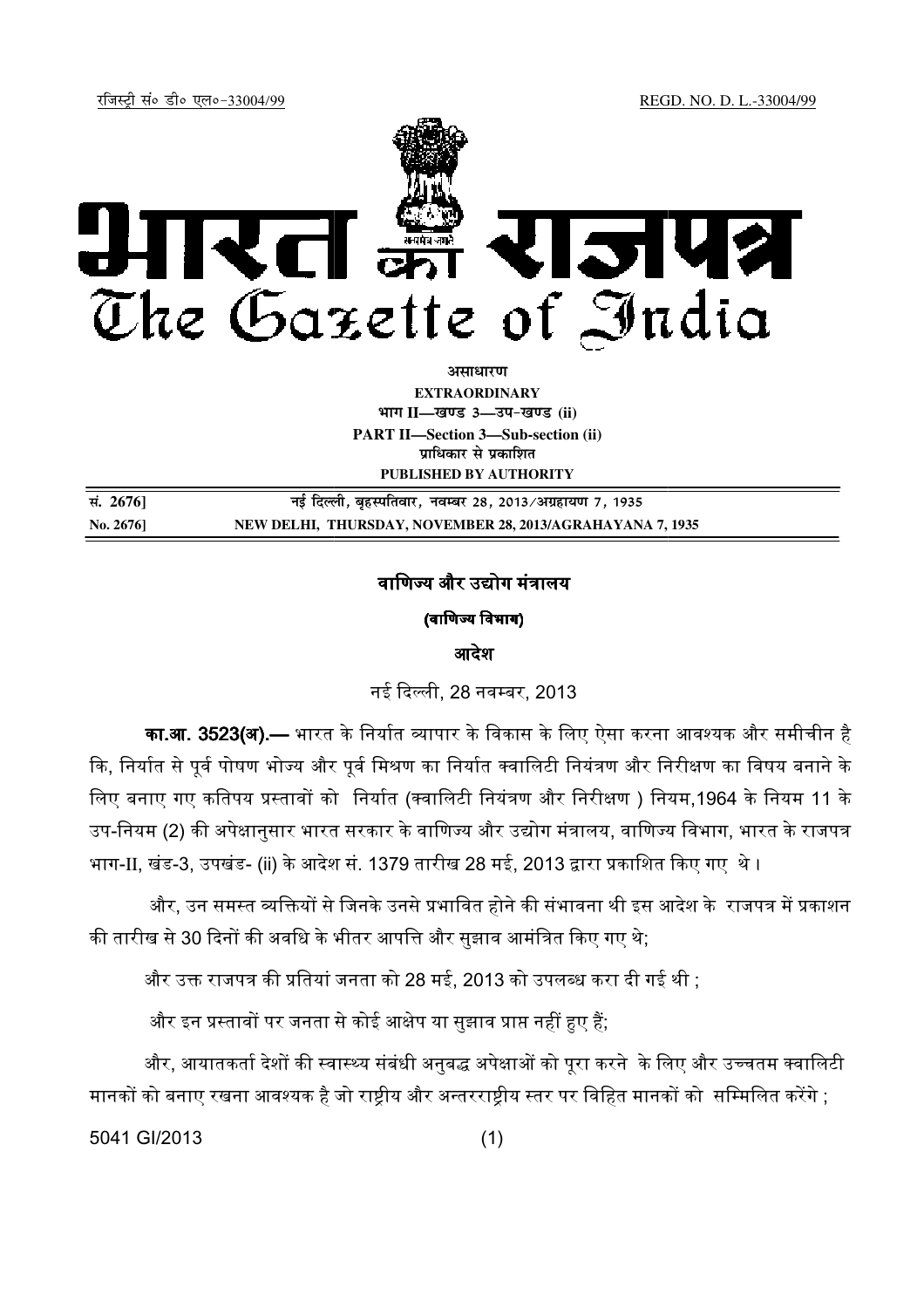और, आयातकर्ता देशों की अपेक्षाओं के संदर्भ में उपरोक्त तुल्यता की शर्ते सुनिश्चित करने के लिए मानिटरिंग

हेतु प्रक्रिया के लिए उपबंध किए जाने चाहिए ;

और, पोषण भोज्य और पूर्व मिश्रण के उत्पादन, भण्डारण और परिवहन में स्वास्थ्य संबंधी अपेक्षाओं को अधिकथित किया जाना चाहिए;

और, प्रसंस्करणकर्ता का यह प्राथमिक दायित्व है कि वे यह सुनिश्चित करें कि पोषण भोज्य और पूर्व मिश्रण इस आदेश में अधिकथित अपेक्षाओं को पूरा करते हैं ;

और, केन्द्रीय सरकार के उक्त प्रयोजनों के लिए नीचे विनिर्दिष्ट प्रस्ताव बनाए गए है और उनको निर्यात निरीक्षण नियम,1964 के नियम 11 के उप नियम (2) की अपेक्षानुसार निर्यात निरीक्षण परिषद को अग्रेषित कया गया है ;

अतः अब, केन्द्रीय सरकार , की निर्यात (क्वालिटी नियंत्रण और निरीक्षण) , नियम, 1963 ( 1963 का 22) की धारा 6 द्वारा प्रदत्त शक्तियों का प्रयोग करते हुए , परिषद से परामर्श के पश्चात् यह राय है कि भारत के निर्यात व्यापार के विकास के लिए ऐसा आवश्यक और समीचीन है :-

1. इस आदेश की अनुसूची में यथा अधिकथित पोषण भोज्य और पूर्व मिश्रण और उनके वर्गीकरण को अधिसूचित करती है, जो निर्यात से पूर्व क्वालिटी नियंत्रण और निरीक्षण के अधीन होगा ;

2. निर्यात (क्वालिटी नियंत्रण और निरीक्षण ) नियम, 2013 के प्ररूप के अनुसार, निर्यात के लिए पोषण भोज्य और पूर्व मिश्रण के प्रकार और वर्गीकरण विनिर्दिष्ट करती है ;

3. इस आदेश में संलग्न अनुसूची में यथावर्णित विनिर्देशों को पोषण भोज्य और पूर्व मिश्रण के लिए मानक विनिर्देश के रूप में मान्यता देती है .

(क) आयातकर्ता देशों के राष्ट्रीय मानक या अंतर्राष्ट्रीय मानक; या

(ख) आयातकर्ता देश में क्रेता व निर्यातकों के बीच करार तय हुए संविदात्मक विनिर्देश जो कि आयातकर्ता देशों की स्वास्थ्य सुरक्षा और अन्य अपेक्षाओं को पूरा करते हों ;

(ग) उपरोक्त (क) और (ख) के किसी भी विनिर्देशों की अनुपस्थिति में , समय समय पर यथा संशोधित और अधिसूचित राष्ट्रीय मानक और विनिर्देश ; और

(घ) खंड (क), (ख) और (ग) में उल्लिखित किसी भी विनिर्देश की अनुपस्थिति में उपरोक्त में भारतीय निर्यात निरीक्षण परिषद द्वारा अधिकथित कमेटी द्वारा अधिकथित मानक ;

4. अंतर्राष्ट्रीय व्यापार के अनुक्रम में पोषण भोज्य और पूर्व मिश्रण का निर्यात का तब तक प्रतिषिद्ध होगा जब तक कि वह लागू मानकों को पुष्ट न करते हों और उसके साथ इस प्रभाव का प्रमाणपत्र न हो कि वे निर्यात (क्वालिटी नियंत्रण और निरीक्षण) अधिनियम 1963 ( 1963 का 22) की धारा 7 की उप-धारा (1) के अधीन स्थापित निर्यात निरीक्षण अभिकरण द्वारा रजिस्ट्रीकृत या अनुमोदित हैं और मानीटर किए गए हैं ।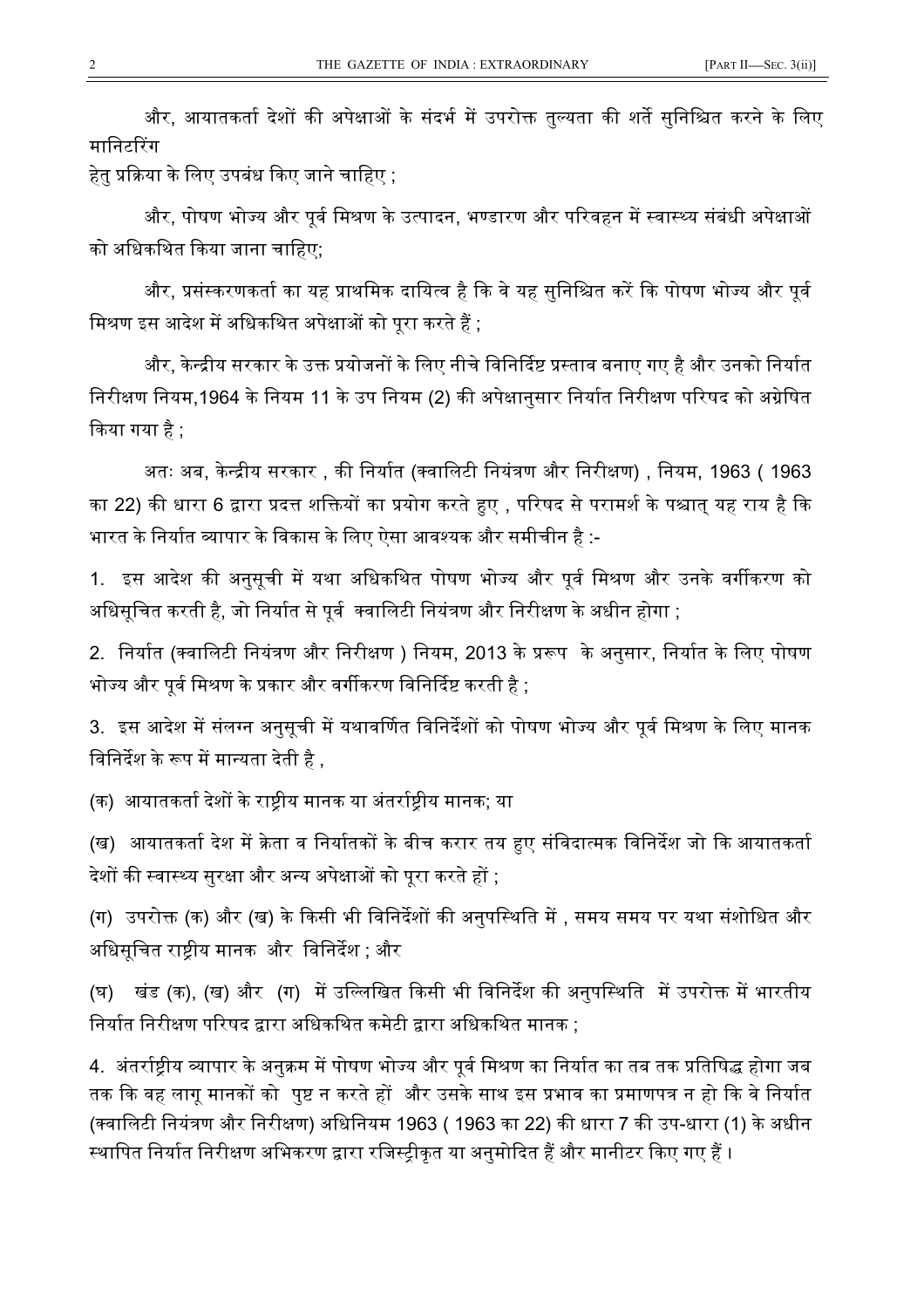(क) पोषण भोज्य से सुक्ष्म जीव या निर्मिती, पोषण सामग्री और पूर्व मिश्रण से भिन्न पदार्थ अभिप्रेत हैं जो एक या अधिक कृत्यों के अनुपालन करने के क्रम में पोषण या जल को साशय मिलाकर बनाए जाते हैं ।

(ख) पूर्व मिश्रण से ऐसे पोषण भोज्यों का मिश्रण या खाद्य सामग्री के साथ एक या अधिक पोषण भोज्यों का मिश्रण या जल को वाहक के रूप में उपयोग किया जाता है ,जो पशुओं के लिए सीधे खिलाने के लिए आशयित नहीं है ;

(ग) प्रसंस्करण सहायक और पशुचिकित्सीय औषधीय उत्पाद (कोसिडियोस्टेटस और हिस्टोमोनोस्टेट से भिन्न) इसके अंतर्गत नहीं होगें ।

# अनुसूची अनुसूची (पैरा 1 देख)

पोषण भोज्य और पूर्व मिश्रण और उसका वर्गीकरण निर्यात से पूर्व क्वालिटी नियंत्रण और निरीक्षण का उपखंड होगा ।

1. स्थापन का अनुमोदनः— ऐसे स्थापन जो नीचे विवरणित में से एक या अधिक क्रियाकलाप करने के इच्छुक हों प्रत्येक ऐसे क्रियाकलाप के लिए अभिकरण से पूर्व अनुमोदन प्राप्त करेगा अर्थात् :—

(1) निम्न सूचीबद्ध विनिर्माण या पोषण के हैंडलिंग के लिएः

| क्रम सं.                  | पोषण                                                                                                                          | टिप्पणियां        |
|---------------------------|-------------------------------------------------------------------------------------------------------------------------------|-------------------|
| (क)                       | एन्टीबायोटिक                                                                                                                  | समूह के सभी भोज्य |
| (ख)                       | कोसीडायास्टेट और अन्य औषधीय तत्व                                                                                              | समूह के सभी भोज्य |
| $(\Pi)$                   | उत्पाद प्रर्वतक                                                                                                               | समूह के सभी भोज्य |
| (घ)                       | विटामिन, प्रतिविटामिन और सुपरिभाषित रसायनिक तत्व $ $ समूह के सभी भोज्य<br>जो समान प्रभाव रखते हैं ।                           |                   |
| (ड.)                      | अवशेष तत्वों                                                                                                                  | समूह के सभी भोज्य |
| (च)                       | एन्जाइमस                                                                                                                      | समूह के सभी भोज्य |
| (छ)                       | सूक्ष्म जीव                                                                                                                   | समूह के सभी भोज्य |
| (ज)                       | कारोटेनोडस और जैन्थाफिल                                                                                                       | समूह के सभी भोज्य |
| (झ)                       | तत्वों के उनके एंटीऑक्सीडेंट प्रभाव के साथ  प्रभाव                                                                            | समूह के सभी भोज्य |
| $(\overline{\mathbb{U}})$ | बैक्टीरिया समूह के खमीर,शैवाल, निम्न कवक से संबंधित <sup> </sup> समूह के सभी भोज्य<br>प्रोटीन सूक्ष्मजीवों से प्राप्त होती है |                   |
| (त)                       | किण्वन द्वारा अमीनों  ऐसिड के सह उत्पादों का विनिर्माण                                                                        | समूह के सभी भोज्य |
| (थ)                       | अमीनों ऐसिड और उसके लवण                                                                                                       | समूह के सभी भोज्य |
| (द)                       | अमीनों ऐसिड के सहधर्मी हाईड्रोक्सी ऐसिड                                                                                       | समूह के सभी भोज्य |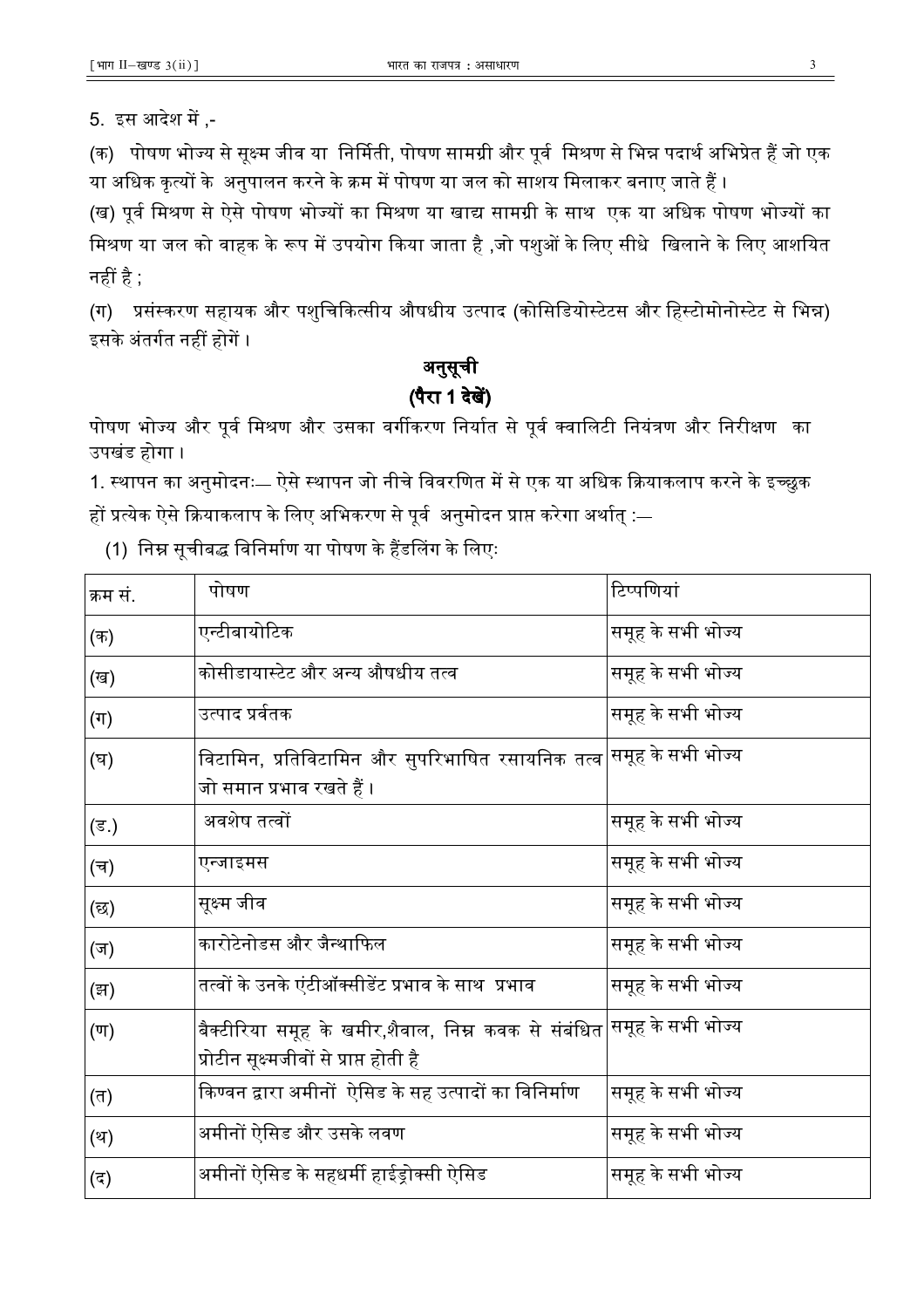2 नीचे सूचीबद्ध भोज्य के प्रकार से तैयार पूर्व मिश्रण का विनिर्माण या हैंडलिंगः

| क्रम सं. | पूर्व मिश्रण                                                                  | टिप्पणियां        |
|----------|-------------------------------------------------------------------------------|-------------------|
| (क)      | एन्टीबायोटिक                                                                  | समूह के सभी भोज्य |
| (ख)      | कोसीडायास्टेट और दूसरे औषधीय तत्व                                             | समूह के सभी भोज्य |
| (ग)      | उत्पादन प्रर्वतक                                                              | समूह के सभी भोज्य |
| (घ)      | विटामिन, प्रतिविटामिन और सुपरिभाषित रसायनिक तत्व जो समान<br>प्रभाव रखते हैं । | ए और डी           |
| (ड.)     | अवशेष तत्वों                                                                  | कॉपर और सेलिनियम  |

2. थापन का रिज]ीकरणः— ऐसे थापन जो नीचे िववरिणत म3 से एक या अिधक Pयाकलाप करने के इKछुक ह प्रत्येक ऐसे क्रियाकलाप के लिए अभिकरण से पहले रजिस्ट्रीकृत होगा अर्थात् : —

- (i) भोज्य के विनिर्माण या हैंडलिंग जिसके लिए एक विहित अधिकतम स्तर रखा गया है, और जो पैरा 1 में शामिल नहीं है;
- (ii) नीचे सूचीबद्ध भोज्य के प्रकार से तैयार पूर्व मिश्रण का व निर्माण हैंडलिंगः

| क्रम सं | पूर्व मिश्रण                                                                  | टिप्पणियां                                     |
|---------|-------------------------------------------------------------------------------|------------------------------------------------|
| (क)     | विटामिन, प्रतिविटामिन और सुपरिभाषित रसायनिक तत्व<br>जो समान प्रभाव रखते हैं । | समूह के सभी भोज्य<br>विटामिन ए और डी के सिवाय  |
| (ख)     | अवशेष तत्वों                                                                  | कॉपर और सेलिनियम के सिवाय समूह के सभी<br>भोज्य |
| $(\Pi)$ | कारोटेनोडस और जैन्थाफिल                                                       | समूह के सभी भोज्य                              |
| (घ)     | एन्जाइम                                                                       | समूह के सभी भोज्य                              |
| $($ ड)  | सूक्ष्म जीव                                                                   | समूह के सभी भोज्य                              |
| (च)     | तत्वों के उनके एंटीऑक्सीडेंट प्रभाव के साथ प्रभाव                             | केवल अधिकतम नियत अंश वाले                      |

[फा. सं. 3/59/2007- निर्यात निरीक्षण]

ए. के. त्रिपाठी, संयुक्त सचिव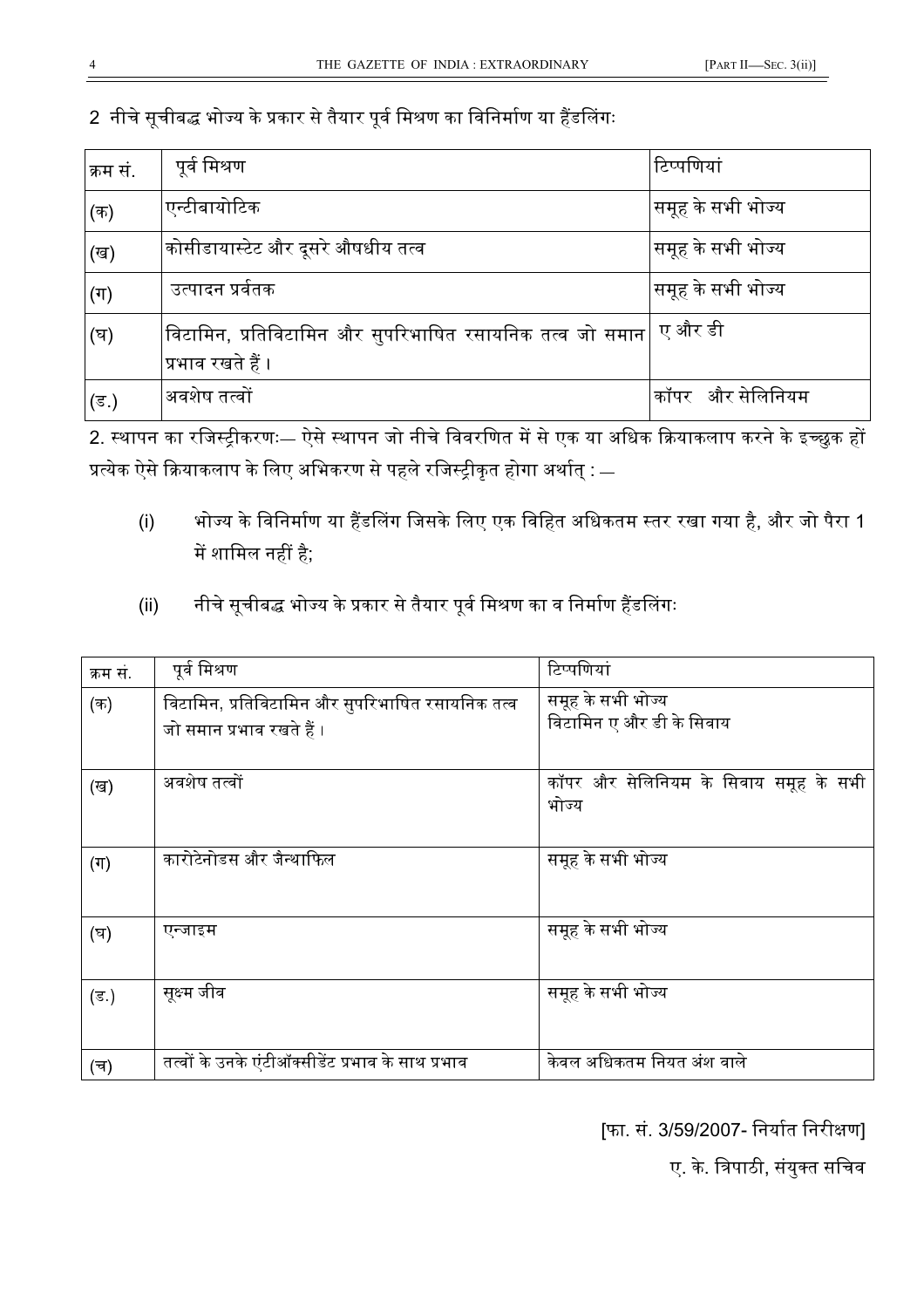## **MINISTRY OF COMMERCE AND INDUSTRY**

#### **(Department of Commerce)**

#### **ORDER**

#### New Delhi, the28th November, 2013

**S.O. 3523(E).**— Whereas, for the development of the export trade of India, certain proposals for subjecting Feed Additives and Premixtures to quality control and inspection prior to export, were published as required by sub-rule (2) of rule 11 of the Export (Quality Control and Inspection) Rules, 1964 in the Gazette of India, Part II, Section 3, Sub-section (ii), vide Order No. 1379 dated 28th May, 2013 of Government of India in the Ministry of Commerce and Industry, Department of Commerce.

And, whereas, the objections and suggestions were invited from all persons likely to be affected thereby, within a period of thirty days of the date of publication of the said Order in the Official Gazette;

 And, whereas, the copies of the said Gazette were made available to the public on 28th May, 2013;

 And, whereas, no objections and suggestions were received from the public on the said proposal;

 And, whereas, it is necessary to maintain the highest quality standards and stipulate health requirements of Importing countries and that would encompass the standards prescribed at National and International level;

 And, whereas, provisions should, therefore, be made for a procedure for monitoring to ensure the above conditions of equivalence with reference to the requirements of the Importing countries;

And, whereas, health requirements should be laid down for the production; storage and transport of Feed Additives and Premixtures;

And, whereas, it is the responsibility primarily of the processors to ensure that Feed Additives and Premixtures should meet the health requirements laid down in this order;

And, whereas, the Central Government has formulated the proposal specified below for the said purpose and has forwarded the same to the Export Inspection Council as required by sub-rule (2) of the rule 11 of the Export (Quality Control and Inspection) Rules, 1964.

 Now, therefore, in exercise of the powers conferred by section 6 of the Export (Quality Control and Inspection) Act, 1963 (22 of 1963), the Central Government after consulting the Export Inspection Council, being of the opinion that it is necessary and expedient to do so for the development of the export trade of India, hereby :-

- 1. notifies the feed additives and premixtures and its classification, as laid down in the schedule to this Order, which shall be subject to quality control and inspection prior to export;
- 2. specifies the type of quality control and inspection in accordance with the Export of Feed Additives and Premixtures (Quality Control, Inspection and Monitoring) Rules, 2013;
- 3. recognises the specification as set in the Schedule as under to this order, as the standard specifications for feed additives and premixtures;
	- (a) national standards of the importing country or the international standards; or
	- (b) contractual specifications agreed to between the buyer in the importing country and the exporter provided the same is satisfying the health, safety and other requirements of the importing country;
	- (c) in absence of any specifications as mentioned in clause (a) and (b) above, the national standards specifications as notified and amended from time to time; and
	- (d) in absence of any specifications as mentioned in clause (a), (b) and (c) above, the standards laid down by a committee, constituted by the Export Inspection Council of India;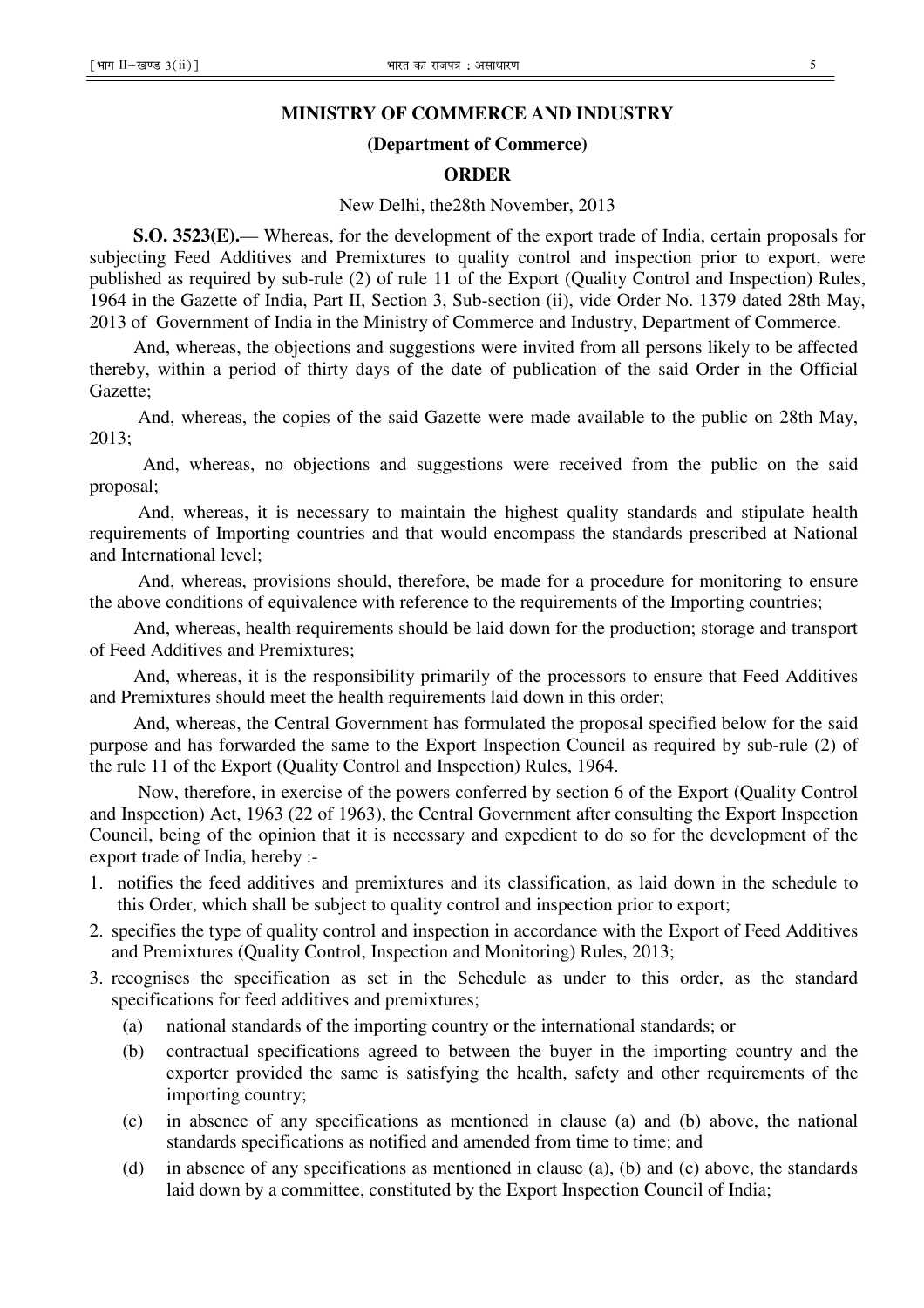- 4. prohibits the export of feed additives and premixtures in the course of international trade unless it confirms to the standards applicable to it and is accompanied by a certificate stating to the effect that the processing establishment is registered or approved and monitored by the Export Inspection Agency established under sub-section (1) of section 7 of the Export (Quality Control and Inspection) Act, 1963 (22 of 1963).
- 5. In this Order,
	- (a) "feed additives" means substances, microorganisms or preparation, other than feed material and premixtures, which are intentionally added to feed or water in order to perform, one or more functions;
	- (b) "premixtures" means mixtures of feed additives or mixture of one or more feed additives with feed materials or water used as carriers, not intended for direct feeding to animals;
	- (c) processing aids and veterinary medicinal products (other than coccidiostats and histomonostats) shall not be covered.

## **SCHEDULE**

## **[See Paragraph 1]**

Food Additives and Premixtures and its classification which shall be sub-section to quality control and inspection prior to its export.

1. **Approval of establishments.—** An establishment desirous to exercise one or more of the activities stated below shall obtain prior approval from the Agency for each of its activities, namely:-

| Sl.No | Additives                                                                                                  | Remarks                                 |
|-------|------------------------------------------------------------------------------------------------------------|-----------------------------------------|
| (a)   | Antibiotics                                                                                                | all additives in the group              |
| (b)   | Coccidiostats and other medicinal substances                                                               | all additives in the group              |
| (c)   | Growth promoters                                                                                           | all additives in the group              |
| (d)   | Vitamins, provitamins and chemically well-<br>defined substances having a similar effect                   | all additives in the group              |
| (e)   | <b>Trace elements</b>                                                                                      | all additives in the group              |
| (f)   | Enzymes                                                                                                    | all additives in the group              |
| (g)   | Micro-organisms                                                                                            | all additives in the group              |
| (h)   | Carotenoids and xanthophylls                                                                               | all additives in the group              |
| (i)   | Substances with antioxidant effects                                                                        | only those with a fixed maximum content |
| (j)   | Proteins obtained from microorganisms<br>belonging to the group of bacteria, yeasts,<br>algae, lower fungi | all additives in the group              |
| (k)   | Co-products of the manufacture of amino<br>acids by fermentation                                           | all additives in the group              |
| (1)   | Amino acids and their salts                                                                                | all additives in the group              |
| (m)   | Hydroxy analogues of amino acids                                                                           | all additives in the group              |

(1) Manufacturing or handling of additives listed below :